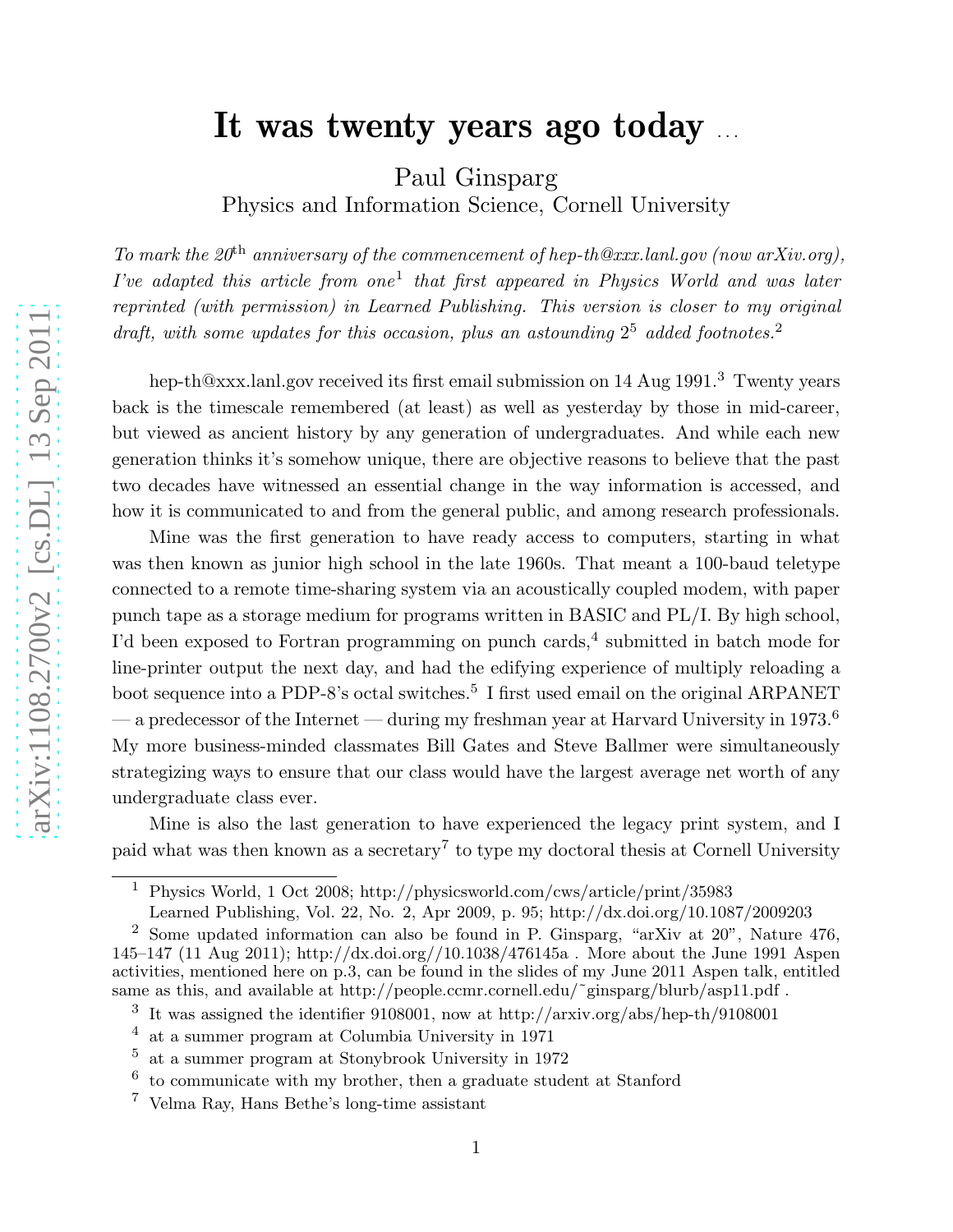in 1981. The photocopy machine was a prime component of the distribution system back then, and I fondly recall teaching a recently retired Hans Bethe a thing or two about applied technology one slow weekend, by helping him to clear a paper jam. But significant elements of change were already in the air in the late 1970s. My thesis advisor Ken Wilson repeatedly promoted to us the need for massive parallel processing, and for the standardization of operating systems so that travelers to different institutions could immediately set to work without needing to learn a new interface. In the early 1980s, he participated in the taskforce that advised the US National Science Foundation (NSF) to network together its soon-tobe-established supercomputer sites using the TCP/IP protocol. That NSFNet backbone hastened the federation of existing networks, and sparked the dawn of the current Internet era.

Email usage became a more regular habit in the early 1980s, first within local computer systems and then via the growing primordial networks. Back at Harvard in that period, I once explained with some effort to my colleague Sidney Coleman the then nonobvious phenomenon of receiving an email message via DECNet from the exterior, in this case from a former Harvard PhD student<sup>8</sup> since moved to Berkeley. Struggling to grasp the far-reaching implications, he furiously paced in a circle and, then, with dawning comprehension, presciently summarized<sup>9</sup>: "The problem with the global village is all the global-village idiots."

Following the appearance of Donald Knuth's TeXbook in 1984 — the word-processing program that is still widely used to produce articles with mathematics content — we switched en masse to computer typesetting our own articles. The transition for the thenyounger generation was virtually instantaneous, since the new methodology was an improvement in both process and quality of final result over what had preceded it, namely bribing a secretary to cut and paste with scissors and glue. To facilitate cross-platform compatibility, Knuth intentionally chose plain text as TeX's underlying format, in addition providing a standard code for transmitting mathematical formulae in informal email communications. Back and forth email exchanges would then frequently become the first draft of an article. Nonetheless it took me real effort (and many years<sup>10</sup>) to get Harvard's physics department wired so that its VAX mainframe could be accessed from terminals in our offices. The prevailing sentiment among the senior physics faculty was that their seminal work had been possible without computer access, and the desperate need of a digital crutch was no doubt evidence of the incorrigible feeblemindedness of a younger generation.

As the various pre-existing networks melded into the Internet by the late 1980s, email connectivity had reached critical mass in my own research community of high energy

<sup>8</sup> Orlando Alvarez

<sup>9</sup> to his then PhD student Phil Nelson and me

<sup>10</sup> including a few years of intermittent connectivity ultimately resolved by moving a ladder found leaning against a fibre optics cable in the basement of Cruft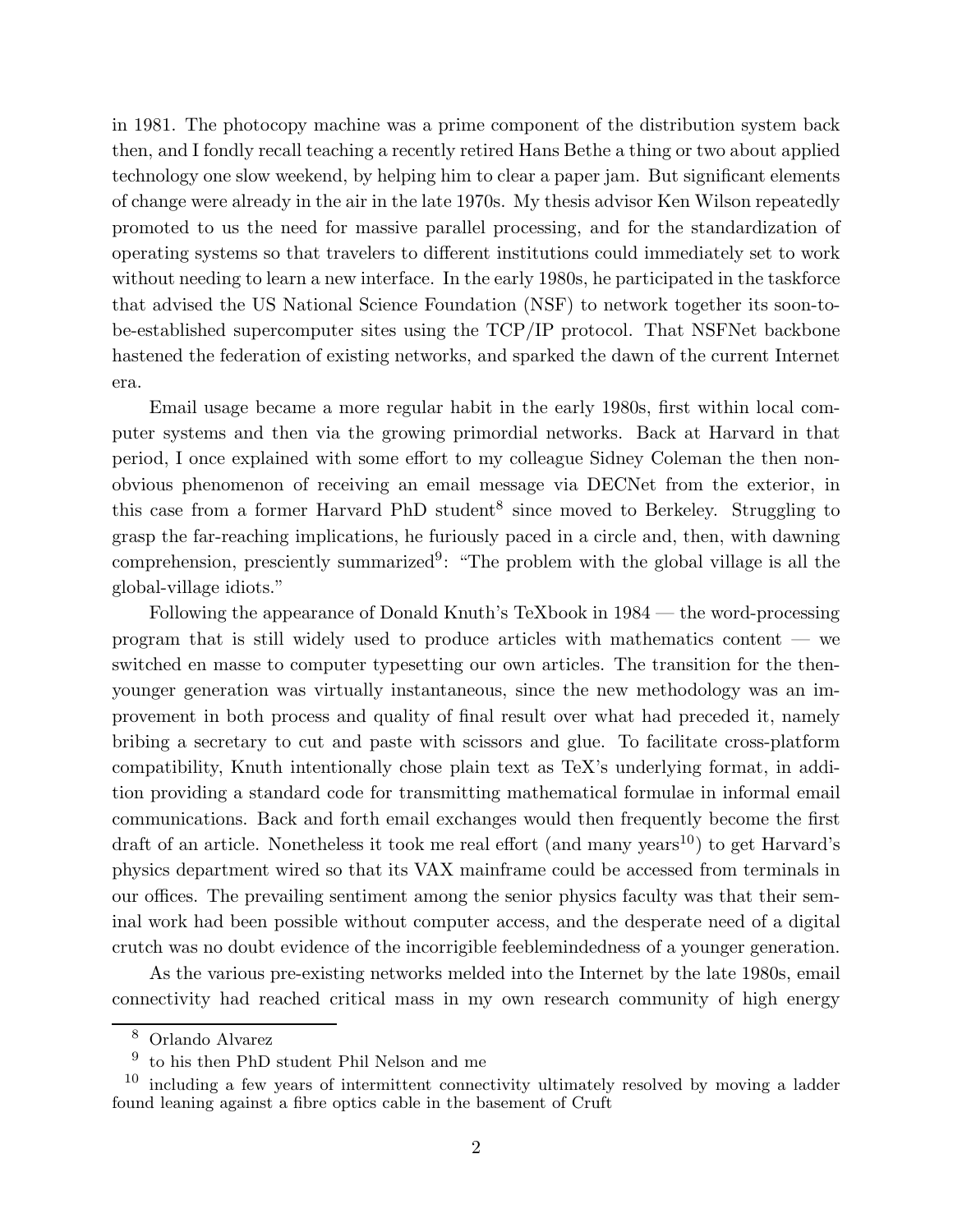physics. In those halcyon days, every message was from someone one knew personally, and contained useful content. It was thus not common practice to advertise one's email address, but in late 1987 two collaborators and I first included our email addresses along with physical addresses in a preprint,  $11$  initiating that now-universal trend. When asked at that time, the dedicated librarians maintaining the essential SLAC-Spires bibliographic  $database^{12}$  told me they would have loved to maintain on-line as well a full-text preprint database, but didn't have resources for the additional personnel required to solicit and handle electronic versions of articles; the now commonplace notion of automated repositories was still a few years in the future.

The exchange of completed manuscripts to personal contacts directly by email became more widespread, and ultimately led to distribution via larger email lists.<sup>13</sup> The latter had the potential to correct a significant problem of unequal access in the existing paperpreprint distribution system. For purely practical reasons, authors at the time used to mail photocopies of their newly minted articles to only a small number of people. Those lower in the food chain relied on the beneficence of those on the A-list, and aspiring researchers at non-elite institutions were frequently out of the privileged loop entirely. This was a problematic situation, because, in principle, researchers prefer that their progress depends on working harder or on having some key insight, rather than on privileged access to essential materials.

By the spring of 1991, I had moved to the Los Alamos National Laboratory, and for the first time had my own computer on my desk, a 25 MHz NeXTstation with a 105 Mb hard drive and 16 Mb of RAM. I was thus fully cognizant of the available disk and CPU resources, both substantially larger than on a shared mainframe, where users were typically allocated as little as the equivalent of 0.5 Mb for personal use.<sup>14</sup> At the Aspen Center for Physics, in Colorado, in late June 1991, a stray comment from a physicist,<sup>15</sup> concerned about emailed articles overrunning his disk allocation while traveling,  $16$  suggested to me the

<sup>&</sup>lt;sup>11</sup> L. Dixon, P. Ginsparg, J. Harvey, " $\hat{c} = 1$  Superconformal Field Theory", scan available at http://ccdb4fs.kek.jp/cgi-bin/img/allpdf?198808356

<sup>12</sup> specifically, Louise Addis

<sup>&</sup>lt;sup>13</sup> The most significant of these was maintained by Joanne Cohn, then a postdoctoral associate at the IAS Princeton, who manually collected and redistributed preprints (originally in the subject area of matrix models of two dimensional surfaces) to what became a list of over a hundred interested researchers, largely younger postdocs and grad students. This manual methodology provided an important proof of concept for the broader automated and archival system that succeeded it, and her distribution list was among those used to seed the initial hep-th userbase.

 $14$  i.e., 1000 blocks in some alternate system of units

<sup>15</sup> Spenta Wadia

<sup>&</sup>lt;sup>16</sup> The VAX operating system at the time had the inspired feature of counting one's incoming mail spool against one's disk allocation. One would typically delete just enough of the auxiliary files produced by TeX to be permitted to log off, then the next received email would result in being over quota, and subsequent emails would bounce without further alert. Most physicists are now either too young to know what a VAX was, or too old to remember.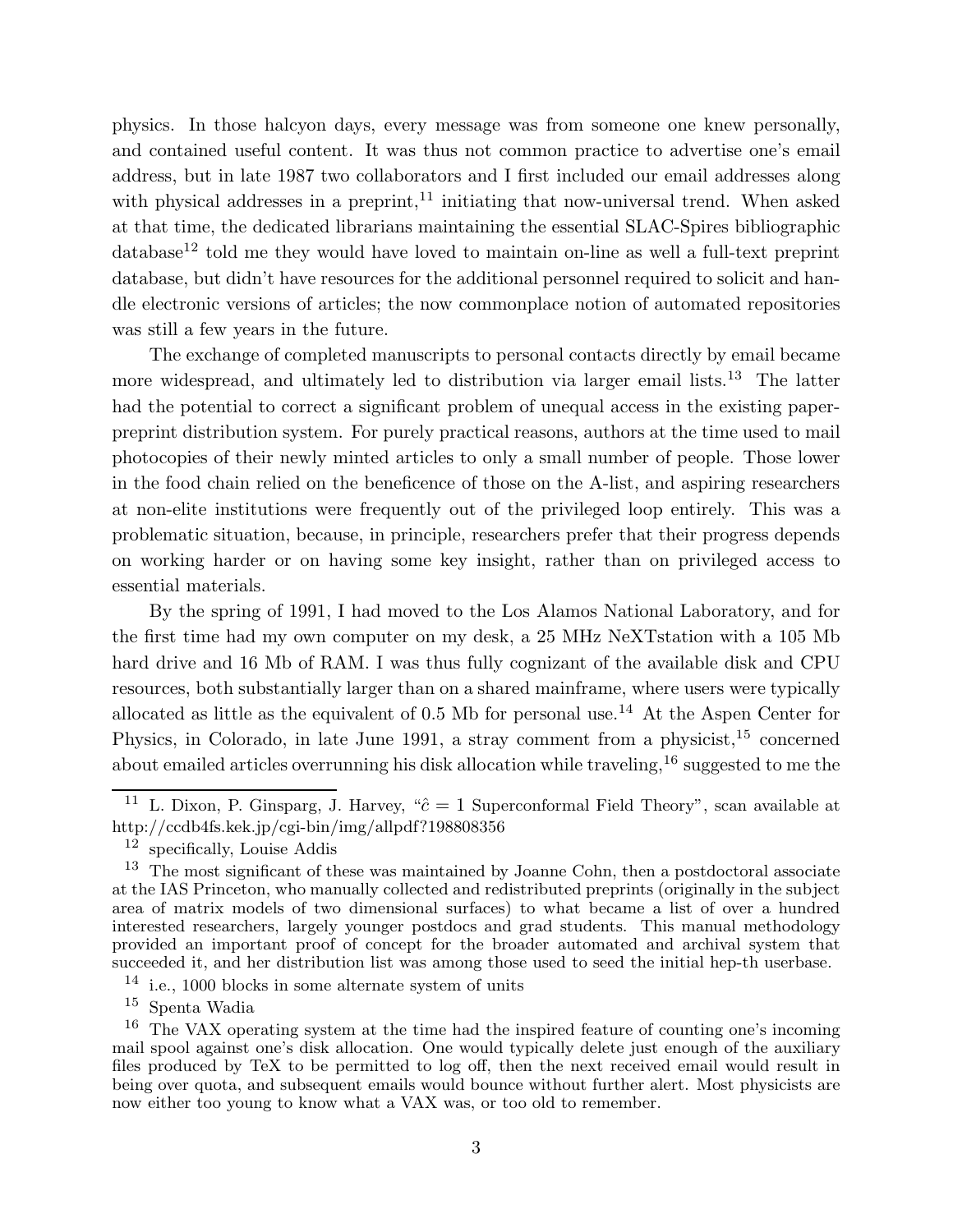creation of a centralized automated repository and alerting system, which would send full texts only on demand.<sup>17</sup> That solution would also democratize the exchange of information, leveling the aforementioned research playing field, both internally within institutions and globally for all with network access.

Thus was born xxx.lanl.gov,<sup>18</sup> initially an automated email server (and within a few months also an FTP server), powered by a set of csh scripts<sup>19</sup> It was originally intended for about 100 submissions per year from a small subfield of high-energy particle physics,  $20$ but rapidly grew in users and scope, receiving  $400$  submissions in its first half year.<sup>21</sup> The submissions were initially planned to be deleted after three months, by which time the preexisting paper distribution system would catch up, but by popular demand nothing was ever deleted.<sup>22</sup> (Renamed in late 1998 to arXiv.org,<sup>23</sup> it has accumulated roughly  $700,000$ total submissions [mid Aug 2011], currently receives 75,000 new submissions per year, and serves roughly one million full text downloads to about 400,000 distinct users per week. The system quickly attracted the attention of existing physics publishers, and in rapid succession I received congenial visits from the editorial directors<sup>24</sup> of both the American

<sup>&</sup>lt;sup>17</sup> A month earlier, I had also read an article by another of my former (and future) Cornell mentors David Mermin ("Publishing in Computopia", Physics Today, May 1991, p.9), but twenty years later am unable to ascertain what subconscious effect it may or may not have had. The letters in response ("The Rocky Road to Computopia", Physics Today, Jan 1992, p.13) were entertaining, disputing the possibility of a system by then already in existence. And his follow-up ("What's wrong in Computopia", Physics Today, Apr 1992, p.9) includes the memorable assertion that the hep-th system "could well end up as [string theorists'] greatest contribution to science."

<sup>18</sup> The name xxx was derived from the heuristic I'd used in marking text in TeX files for later correction (i.e., awaiting a final search for all appearances of the string 'xxx', which wouldn't otherwise appear, and for which I later learned the string 'tk' is employed by journalists, for similar reasons). In those days of internet innocence, 'xxx' had not yet acquired other connotations. Of course its now frequent appearance cost its former utility.

 $19$  The csh scripts were translated to Perl starting in 1994, when NSF funding permitted actual employees.

 $20$  The name 'hep-th' was suggested by Steve Shenker, based on recent experience establishing a "String Institute" at Rutgers

 $21$  The short-term visibility and acceptance within the community were likely facilitated by the SLAC-Spires bibliographic database's use of the hep-th identifier scheme. That resource, in turn, communicated its appreciation to have long-term persistent and consistent identifiers assigned to preprints, rather than just ephemeral institutional report numbers.

 $22$  This is also the origin of the numbering scheme: after three months an automated process was to have executed 'rm 9108∗', but known computerphobe physicist Andy Strominger argued within a month that the system was more convenient for archival retrieval than finding a photocopy in one's office, so the crontab was never installed.

<sup>&</sup>lt;sup>23</sup> The X was intended to evoke both the  $\chi$  in T<sub>E</sub>X and 'xxx'. My (future) wife suggested removing the final 'e'. The neologism was forced in part because Brewster Kahle had already registered archive.org and everything similar; but a decade later it proved quite useful, permitting, e.g., finding referrals to arXiv articles via news alerts with few false positives. (Even though, as I later learned, it coincides with the Cyrillic spelling of the word for 'archive' in Russian.)

 $^{24}$  Ben Bederson and Alan Singleton, respectively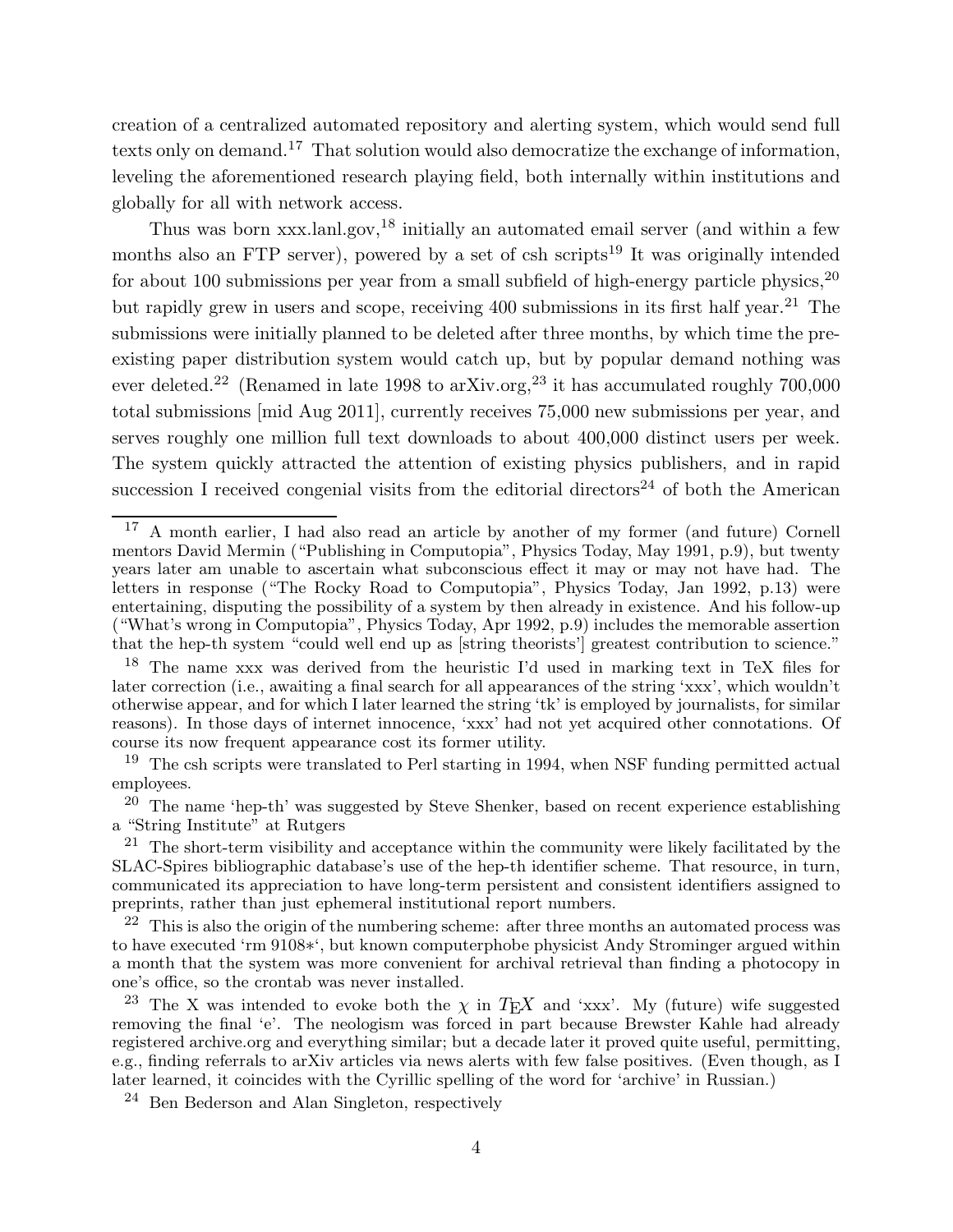Physical Society (APS) and Institute of Physics Publishing (IOPP) to my little 10'x10' office. It also had an immediate impact on physicists in less developed countries, who reported feeling finally in the loop, both for timely receipt of research ideas and for equitable reading of their own contributions. (Twenty years later, I still receive messages reporting that the system provides to them more assistance than any international organization.)

In the fall of 1992, a colleague<sup>25</sup> at CERN emailed me:  $^{\circ}Q$ : do you know the worldwideweb program?' I did not, but quickly installed WorldWideWeb.app, serendipitously written by Tim Berners-Lee for the same NeXT computer that I was using, and with whom I began to exchange emails. Later that fall, I used it to help beta-test the first US Web server,  $26$ set up by the library at the Stanford Linear Accelerator Center for use by the high-energy physics community. Use of the Web grew quickly after the Mosaic browser was developed in the spring of 1993 by a group at the National Center for Supercomputer Applications at the University of Illinois (one of those supercomputer sites initiated a decade earlier, but poised to be replaced by massive parallelism), and it was not long before the Los Alamos 'physics e-print archive' became a Web server as well. Editorial control of the repository was barely necessary in those days, with the Internet still something of a private playground for academics, subject to few intrusions from the outside world.

Not everyone appreciated just how rapidly things were progressing. In early 1994, I happened to serve on a committee advising the APS about putting Physical Review Letters online. I suggested that a Web interface along the lines of the xxx.lanl.gov prototype might be a good way for the APS to disseminate its documents. A response came back from another committee member: "Installing and learning to use a WorldWideWeb browser is a complicated and difficult task — we can't possibly expect this of the average physicist." So the APS went with a different (and short-lived) platform. Meanwhile, the CERN website had partitioned its linked list of 'all the web servers in the world' into geographic regions, as if keeping such lists could still be a sensible methodology for navigating information.

In the summer of 1994, Tim Berners-Lee, on his way out of CERN to found the World Wide Web Consortium at the Massachusetts Institute of Technology, kindly hosted me overnight at his home just over the French side of the border. We discussed the implications of personal-computer chips suddenly leapfrogging heavy-duty workstations in performance, and the attendant dawning era of ubiquitous Web servers. We marveled at how the Mosaic browser's support of inline graphics had transformed the perception of the Web's utility, and foreshadowed the rise of advertising.

During 1995, the penetration of our formerly private academic resources into the popular neocortex accelerated, with some form of 'gee whiz' Internet news story almost

<sup>25</sup> Wolfgang Lerche

 $26$  Some of the early history of that resource is described here: H.B. O'Connell, "Physicists" Thriving with Paperless Publishing", http://arxiv.org/abs/physics/0007040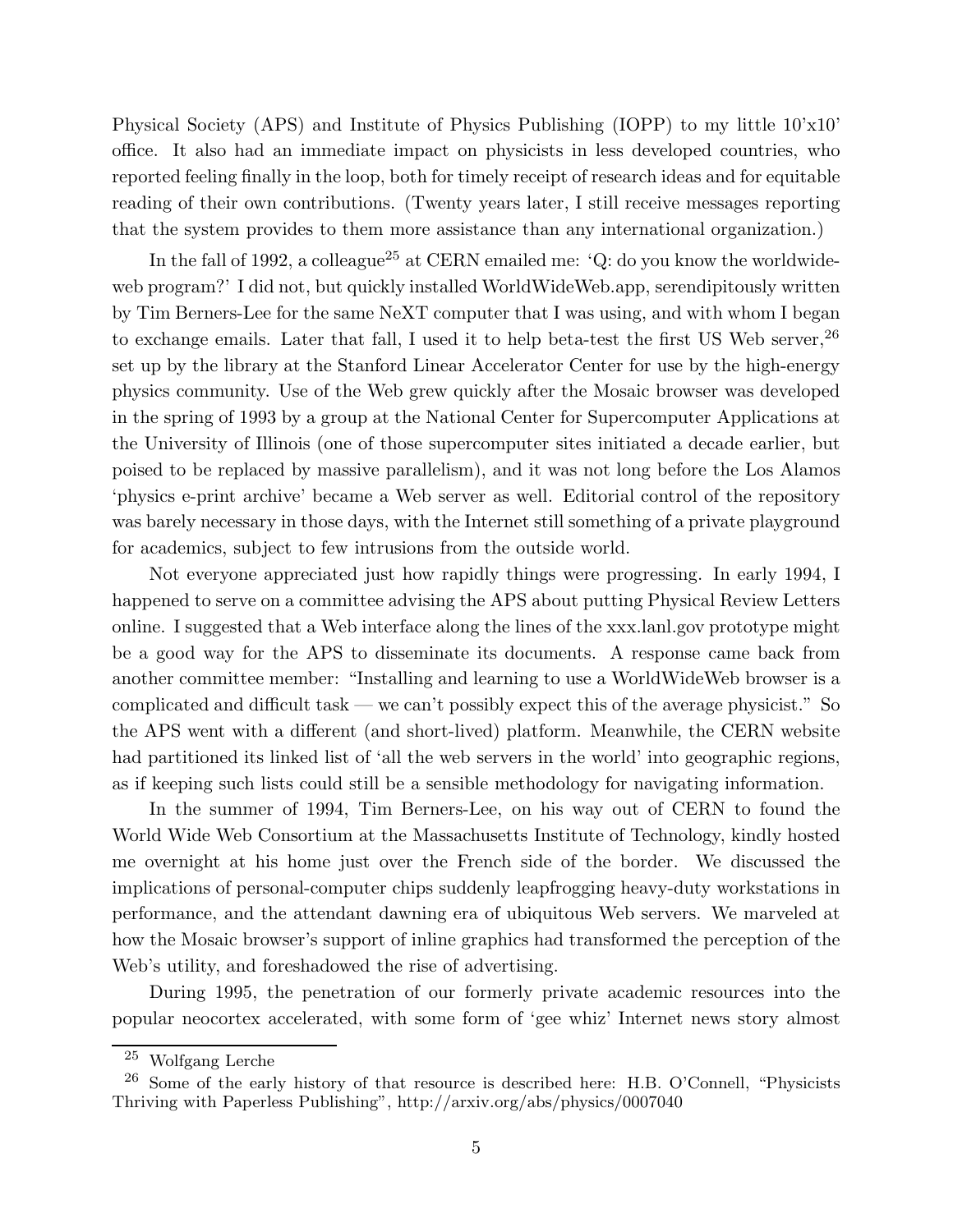every day: including how the WorldWideWeb had become the killer app, coupled with Netscape's public offering, the sky-is-the-limit futures of recent start-ups such as Yahoo, Time magazine's inevitable scare stories on the effects of cyberporn on children, and ending with 1995 being named the 'year of the Internet' by Newsweek magazine. While in Paris for a conference in 1996, I was struck by all the the 'http://...' web URLs adorning the sides of vans and buses, signaling in a most public way the encroachment of commercial skyscrapers into our little academic playground. The new 'information superhighway' was heavily promoted for its likely impact on commerce and media, but the widespread adoption of social-networking sites facilitating file, photo, music and video sharing was not widely foreseen.

Fast-forwarding through the first dot-com boom and bust, and the emergent Googleopoly, the effects of the technological transformation of scholarly communications infrastructure are now ubiquitous in the daily activities of typical researchers, lecturers, and students. We have ready access to an increasing breadth of digital materials difficult to have imagined a decade ago. These include freely available peer-reviewed articles from scholarly publishers, background and pedagogic material provided by its authors, slides used by authors to present the material, and videos of seminars or colloquia on the material — not to mention related software, online animations illustrating relevant concepts, explanatory discussions on blog sites, often-useful notes posted by third-party lecturers of courses at other institutions, and collective wiki-exegesis.

A major lesson of the past decade has been that relatively simple algorithms and ample computing power applied to massive datasets result in resources whose utility far exceeds the naive sum of their conceptual components. Web-search heuristics, hyperlinked journal references and citations, together with search indexes, the internet movie database, social-networking sites, Amazon and other commercial sites, are all examples of this. There are also threshold effects, in which seemingly minor improvements in software can have an overwhelming impact, for example using customized Web browsers $^{27}$  instead of email transponders or FTP to access the same information repositories. Similarly, blogs are fundamentally no different from the websites of a decade ago, but the pre-packaged software and tools for creating, linking, and maintaining them crossed some critical threshold and resulted in a new phenomenon. A few years ago,  $^{28}$  glancing over my shoulder at a 20ssomething blogging a seminar, I was struck by how a native laptop-user can navigate text and search windows faster than the eye can follow, and assemble references, photos, and graphics from multiple sources, simultaneously replying to comments, and in the end spend far less time to assemble a set of useful pedagogic pages, accessible to the entire world, than I spend writing problem-set solutions for a small class.

 $27$  i.e., moving from a stateless SMTP-based protocol on port 25 to a stateless HTTP-based protocol on port 80

<sup>&</sup>lt;sup>28</sup> at SciFoo 2007, where the blogger was Aaron Swartz: http://www.aaronsw.com/weblog/scifoo07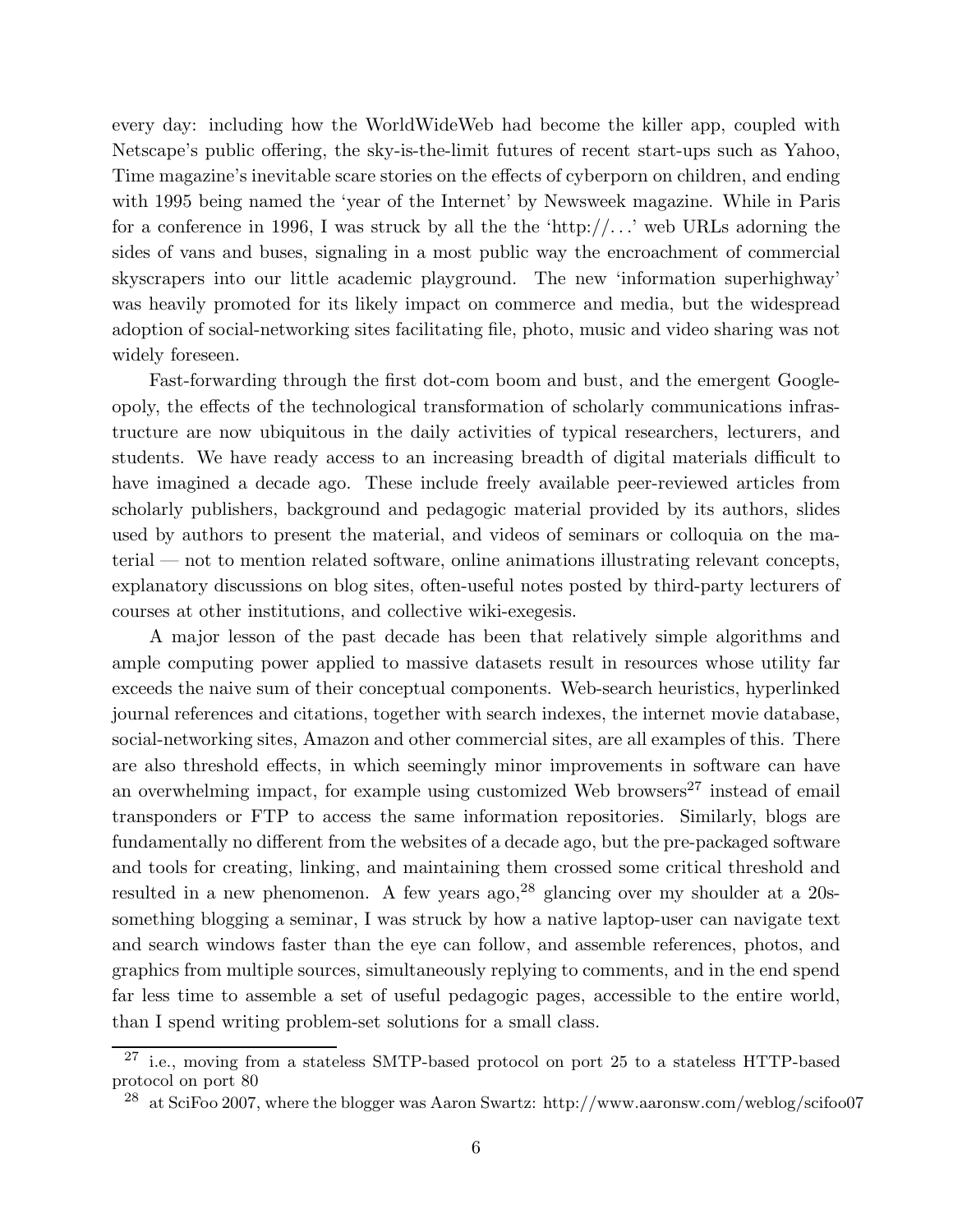While looking to the future, it is also useful to assess some recent mistaken expectations. In the mid-1990s, full-text searching appeared to many of us as a bootless exercise. Search engines of the time — such as AltaVista — sort of worked due to the comparatively small amount of on-line information, but it was difficult to imagine that the methodology would scale as more information came on-line: if 10 times the number of pages meant that every query would bring up 10 times as many results, then any signal would be smothered by the overload. But we've since learned that a relatively simple, yet nonetheless ingenious, set of heuristics can be used to order the search results, making use of the link structure of the Web<sup>29</sup> in addition to the text content of pages, so that for many typical queries the desired information appears among the top 10 results returned, and there is no need to peruse the many thousands of others.

That skeptical attitude regarding the potential efficacy of full-text searching carried over to my own website's treatment of crawlers as unwanted nuisances. Seemingly out-ofcontrol and anonymously-run crawls sometimes resulted in overly vociferous complaints to network administrators from the offending domain. A few years ago,  $28$  I was reminded of a long-forgotten incident involving test crawls from some unmemorably named stanford.eduhosted machines in mid-1996, when both Sergey Brin and Larry Page graciously went out of their way to apologize to me in person at Google headquarters for their deeds all those years ago. Whatever was the memorable action taken by their system administrators, they were apparently not deterred for long. Ironically, looking back at the logs from that period uncovers their 'problematic' traffic to have been entirely insignificant compared to that coming from any individual modern rss reader.

More recently, it was tempting to argue that a Wikipedia-like entity couldn't possibly work in the long run, that as soon as it became sufficiently popular it would devolve to a Usenet newsgroup cacophony of opinion and potential misinformation. Yet after some publicly noted missteps, the primary Wikipedia site has evolved its policies to encourage academic practices such as citation of sources, and in the short-term remains surprisingly useful for a variety of academic and non-academic purposes.<sup>30</sup>

 $29$  i.e., PageRank, though the same methodology was employed earlier in a similar bibliographic context by G. Pinski and F. Narin, "Citation Influence for Journal Aggregates of Scientific Publications: Theory, with Application to the Literature of Physics", Info.Proc.Man. Vol. 12, No. 5 (1976), pp. 297–312; http://dx.doi.org/10.1016/0306-4573(76)90048-0 . (By convention, things are named after the last person to discover them.) Others have pointed to similar methodologies employed in the slightly different context of econometrics models by economist W. Leontief in the 1940s (see M. Franceschet, "PageRank: Standing on the shoulders of giants"; http://arxiv.org/abs/1002.2858 ).

<sup>&</sup>lt;sup>30</sup> In addition to the lessons that web-scale search and crowdsourced resources could be made both feasible and useful, it was also perhaps unexpected that users' social predilections would have them adopt en masse a mediocre user interface despite a privacy-violating financial model and lack of intrinsic hierarchical structure (e.g., Facebook), or that the nature and ubiquity of the mobile web would encourage so much communication in constrained 140 bite morsels (e.g., Twitter). A broader surprise is that so much of our electronic infrastructure is now funded by advertising, adapting the model of commercial broadcast television from the previous century.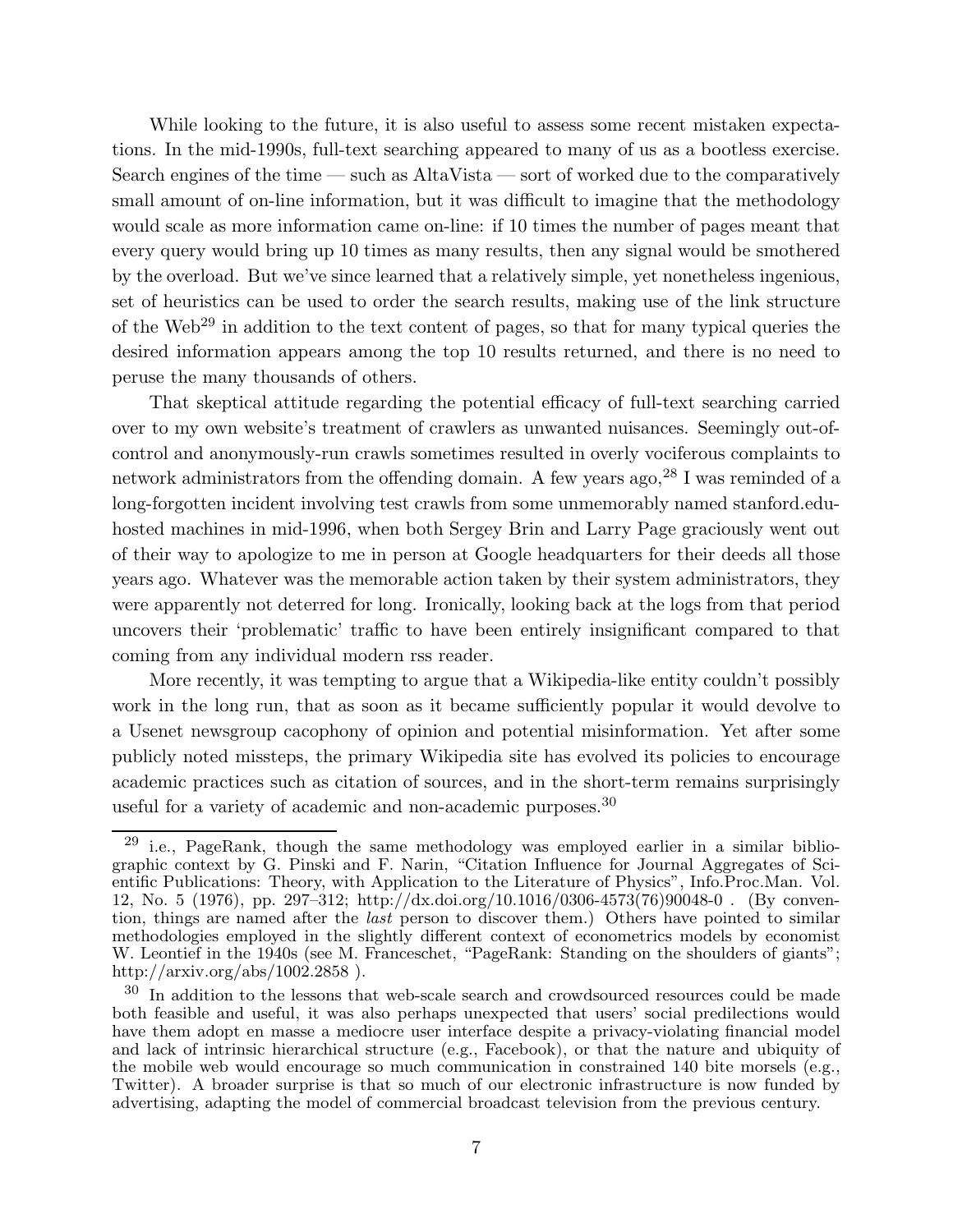In the direction of less-than-anticipated change, a decade and a half ago I certainly wouldn't have expected the current metastable state in physics publications, of preprint servers happily coexisting with conventional online publications, the two playing different roles. And it wasn't obvious two decades ago that a new generation of equation-intensive scholars would still be coding TeX by hand, without a proper WYSIWYG interface. In part, that is because newer methodologies have not been improvements in all relevant regards, as TeX was over its predecessors.

Physicists have been quick to adopt widespread pre-refereed distribution of scientific papers, but that has not been the case in other fields. While quick and efficient information processing is a central component of scientific communication, scientific communities are also subject to internal social norms, which shape the use of new technologies. In the biomedical and life sciences, for example, adoption of preprint servers may be impeded by a long-standing tradition of regarding only refereed journal publication as a legitimate intellectual priority claim, together with concerns about public-health implications of the distribution of potentially misleading unrefereed results.

The new electronic infrastructure is moreover most frequently used as little more than a new means of distribution, and even the underlying document formats have not sufficiently evolved to take advantage of significant new opportunities. We're only slowly moving from a situation in which the title, authors, references, and other dependencies of documents have to be guessed by cutting-edge artificial-intelligence techniques, to newer formats that automatically expose all such relevant metadata for standard query interfaces. The current network benefits to readers will be increasingly shared by authors, as a new generation of network-aware authoring tools will analyze draft document content in progress, suggesting links to related external text and data resources, including semantic linkages.<sup>31</sup> These will take advantage of the continued growth in distributed network databases, new interoperability protocols, machine-readable document standards, and relevant ontologies. Paraphrasing Marvin Minsky's once hypothetical backwards-looking comment regarding libraries and books, someone should soon ponder: "Can you imagine they used to have an internet in which authors, databases, articles, and readers didn't talk to each other?"<sup>32</sup>

Scholarly journals were the earliest instantiation of 'Web 2.0' methodology, insofar as it describes the deployment of some skeletal infrastructure into which users deposit

<sup>31</sup> for a few more details and references, see P. Ginsparg, "Text in a Data-centric World", in "The Fourth Paradigm" (2009):

http://research.microsoft.com/en-us/collaboration/fourthparadigm/4th paradigm book part4 ginsparg.pdf

<sup>32</sup> In http://firstmonday.org/htbin/cgiwrap/bin/ojs/index.php/fm/article/view/864/773 (The Battle to Define the Future of the Book in the Digital World, First Monday, Vol. 6, No. 6, 4 Jun 2001), Clifford Lynch describes Minsky's original comment "Can you imagine that they used to have libraries where the books didn't talk to each other?" as "simultaneously provocative, asinine, and inspiring."